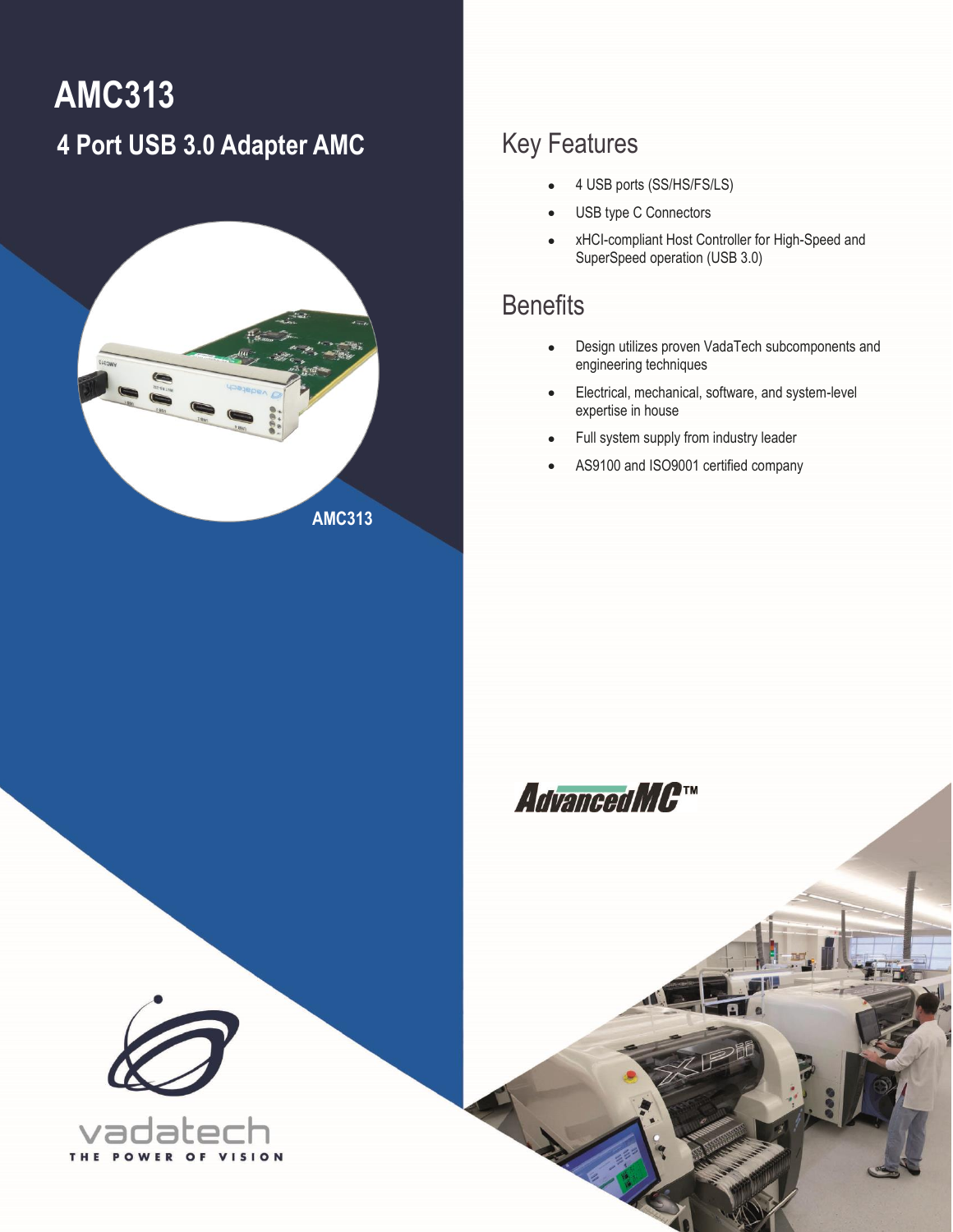# **[AMC313](#page-0-0)**

The AMC313 is a single module, mid-size (full-size option available) Advanced Mezzanine Card (AMC) USB 3.0 Adapter based on the AMC.1 specification. The module provides four USB 3.0 ports to the front panel via type-C connectors.



*Figure 1: AMC313 Front View*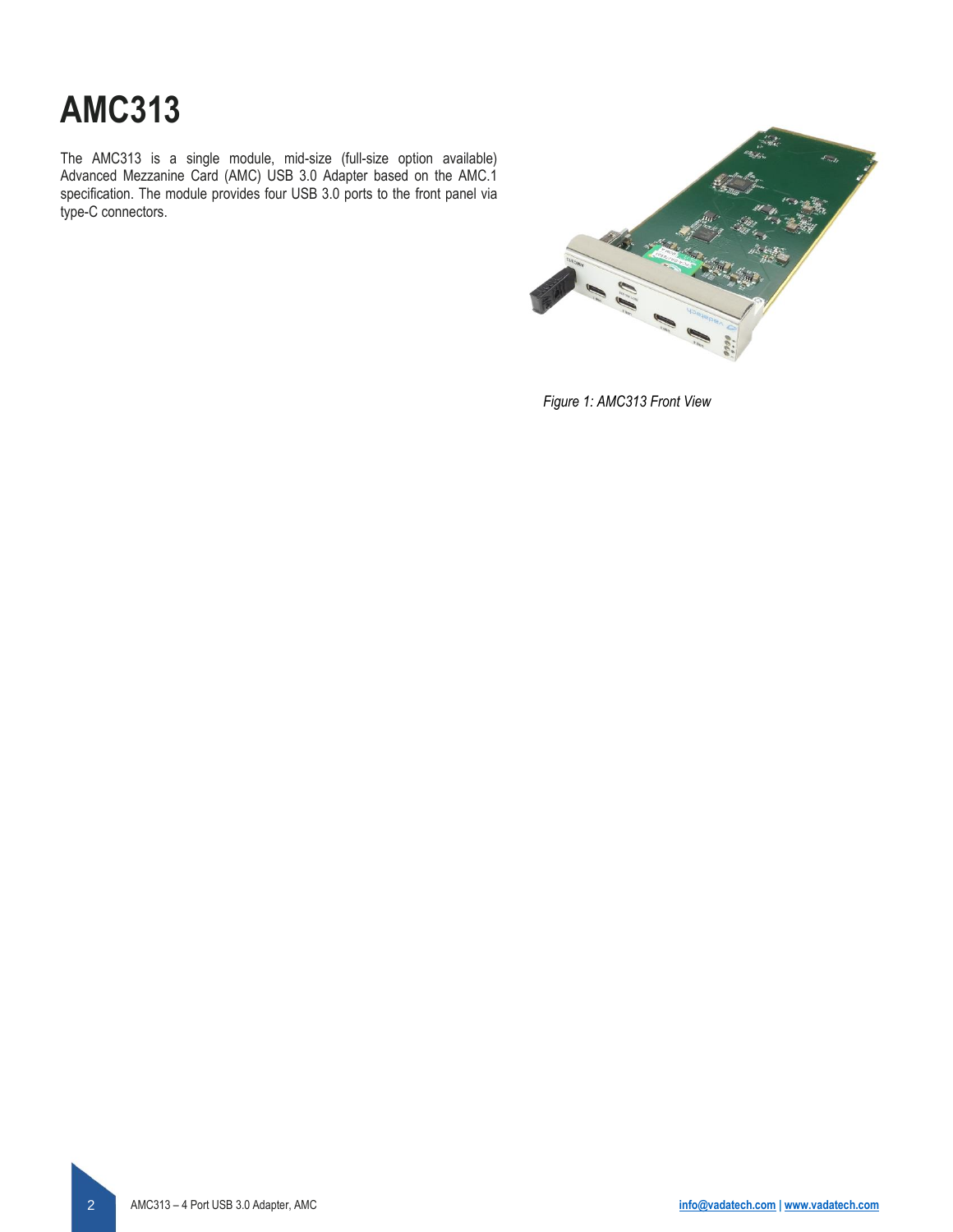### Block Diagram



*Figure 2: AMC313 Functional Block Diagram*

### Front Panel



*Figure 3: AMC313 Front Panel*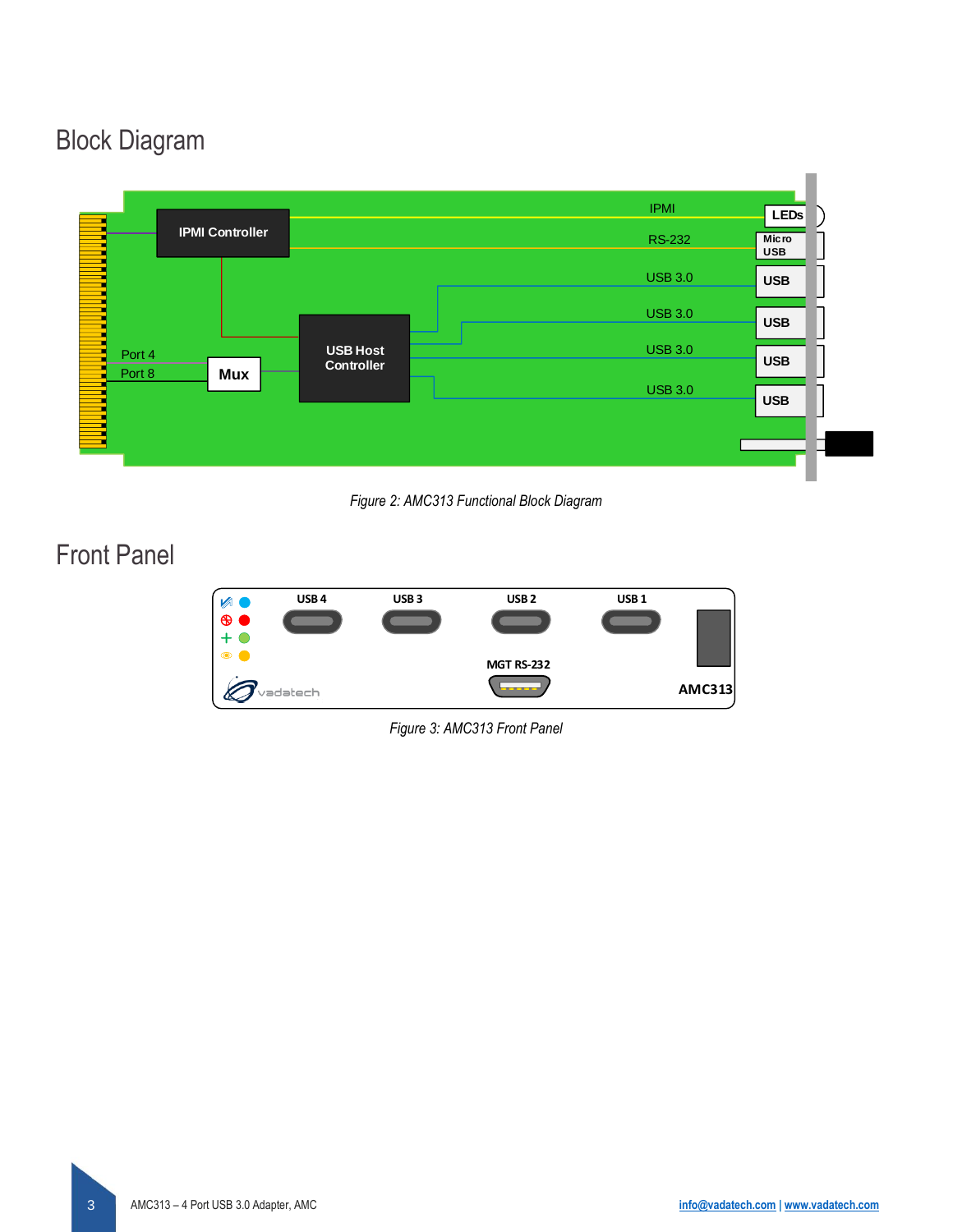### **Specifications**

| <b>Architecture</b>      |                                                                           |                                                                        |  |
|--------------------------|---------------------------------------------------------------------------|------------------------------------------------------------------------|--|
| Physical                 |                                                                           | Dimensions Single module, mid-size (full-size optional)                |  |
|                          |                                                                           | Width: 2.89" (73.5 mm)                                                 |  |
|                          |                                                                           | Depth 7.11" (180.6 mm)                                                 |  |
| <b>Type</b>              |                                                                           | AMC Serial USB 4 ports USB 3.0 Adapter                                 |  |
| <b>Standards</b>         |                                                                           |                                                                        |  |
| <b>AMC</b>               |                                                                           | Type AMC.0                                                             |  |
| <b>Module Management</b> |                                                                           | <b>IPMI</b> IPMI v2.0                                                  |  |
| <b>USB</b>               |                                                                           | 4 ports USB 3.0                                                        |  |
| Configuration            |                                                                           |                                                                        |  |
| <b>Power</b>             |                                                                           | <b>AMC313</b> 3 W (without the USB device power draw)                  |  |
| Environmental            |                                                                           | Temperature See ordering options and environmental spec sheet          |  |
|                          |                                                                           | Storage Temperature: -40° to +85°C                                     |  |
|                          |                                                                           | Vibration Operating $9.8 \text{ m/s}^2$ (1G), 5 to 500 Hz on each axis |  |
|                          |                                                                           | Shock Operating 30 G on each axis                                      |  |
|                          |                                                                           | Relative Humidity 5 to 95% non-condensing                              |  |
| <b>Front Panel</b>       |                                                                           | Interface Connectors 4x USB type C connector                           |  |
|                          |                                                                           | 1x Micro USB for IPMI RS-232                                           |  |
|                          |                                                                           | LEDs IPMI management control                                           |  |
|                          |                                                                           | Mechanical Hot swap ejector handle                                     |  |
| <b>Software Support</b>  | <b>Operating System Independent</b>                                       |                                                                        |  |
| <b>Other</b>             |                                                                           |                                                                        |  |
| <b>MTBF</b>              | MIL Hand book 217-F@ TBD hrs                                              |                                                                        |  |
| <b>Certifications</b>    | Designed to meet FCC, CE and UL certifications, where applicable          |                                                                        |  |
| <b>Standards</b>         | VadaTech is certified to both the ISO9001:2000 and AS9100B:2004 standards |                                                                        |  |
| Warranty                 | Two (2) years                                                             |                                                                        |  |

#### **INTEGRATION SERVICES AND APPLICATION-READY PLATFORMS**

VadaTech has a full ecosystem of OpenVPX, ATCA and MTCA products including chassis platforms, shelf managers, AMC modules, Switch and Payload Boards, Rear Transition Modules (RTMs), Power Modules, and more. The company also offers integration services as well as preconfigured Application-Ready Platforms. Please contact VadaTech Sales for more information.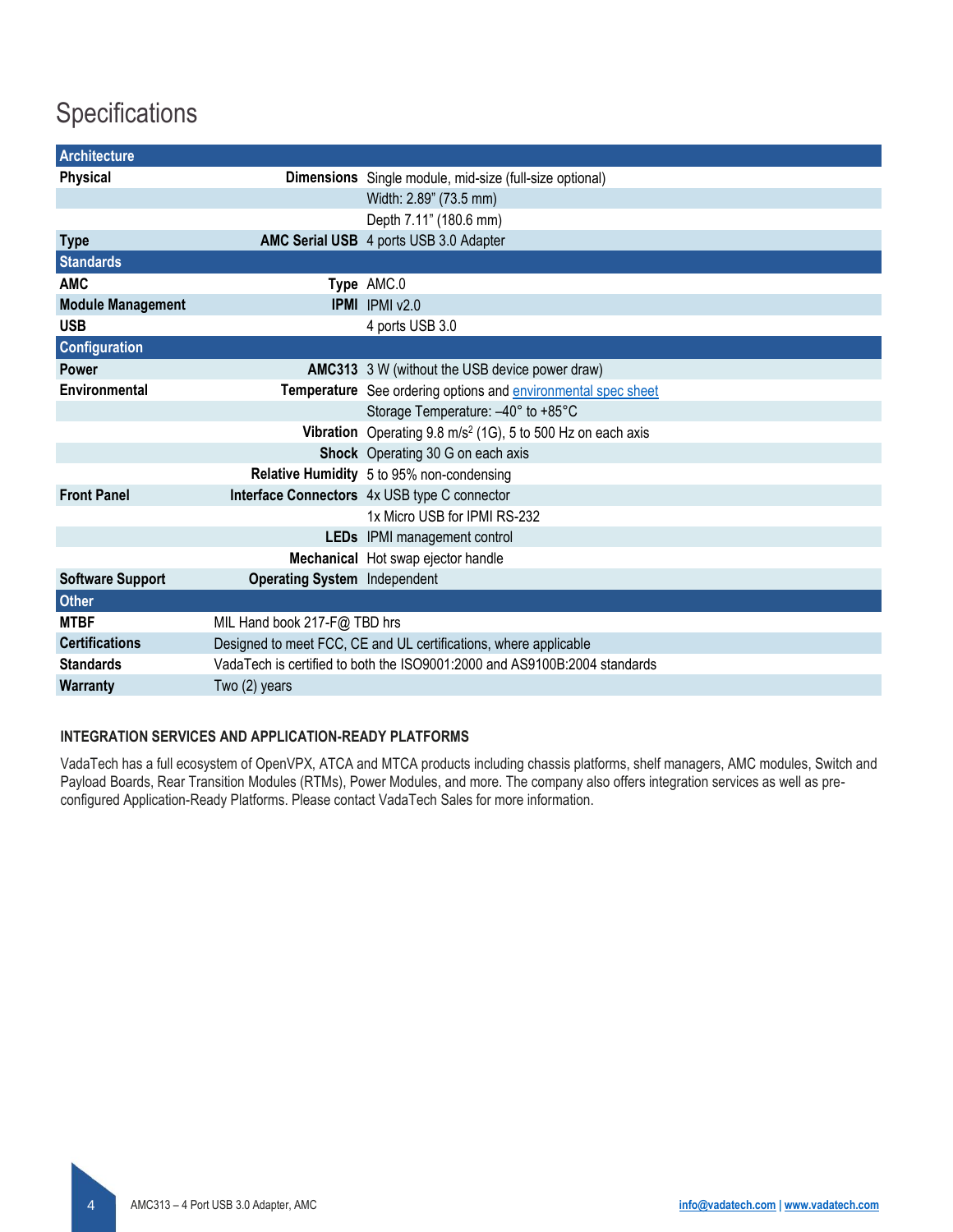### Ordering Options

#### **AMC313 – 00C-000-00J**

| $C =$ Front Panel                                                                                                                                         | $J =$ Temperature Range and Coating                                                                                                                                                                                                                                                                                                                                                                                                                                                                                                                                    |
|-----------------------------------------------------------------------------------------------------------------------------------------------------------|------------------------------------------------------------------------------------------------------------------------------------------------------------------------------------------------------------------------------------------------------------------------------------------------------------------------------------------------------------------------------------------------------------------------------------------------------------------------------------------------------------------------------------------------------------------------|
| $1 =$ Reserved<br>$2 = Mid-size$<br>$3$ = Full-size<br>$4 =$ Reserved<br>5 = Mid-size, MTCA.4 (captive screws)<br>$6$ = Full-size MTCA.4 (captive screws) | $0 =$ Commercial (-5 $\degree$ to +55 $\degree$ C). No coating<br>1 = Commercial ( $-5^{\circ}$ to +55 $^{\circ}$ C), Humiseal 1A33 polyurethane<br>$2$ = Commercial (-5 $\degree$ to +55 $\degree$ C), Humiseal 1B31 acrylic<br>3 = Industrial. No coating<br>$4$ = Industrial (-20 $\degree$ to +70 $\degree$ C), Humiseal 1A33 polyurethane<br>$5 =$ Industrial (-20 $\degree$ to +70 $\degree$ C). Humiseal 1B31 acrylic<br>$6$ = Extended (-40 $\degree$ to +85 $\degree$ C). Humiseal 1A33 polyurethane*<br>7 = Extended (-40° to +85°C), Humiseal 1B31 acrylic* |

Notes: **\***Conduction cooled, temperature is at edge of module. Consult factory for availability.

### Related Products

#### UTC004

• Single module, full size per AMC.0

• Supports USB 1.1 over fiber

• Fits into any assembly • Four USB copper ports

- Unified 1 GHz quad-core CPU for MicroTCA Carrier Management Controller (MCMC), Shelf Manager, Clocking, and Fabric management
- Automatic fail-over with redundant UTC004s

#### VT081



VT866



- 
- MTCA System Platform 19" x 5U x 10.5" deep (with handles 12" deep)
- Full redundancy with dual MicroTCA Carrier Hub (MCH), dual Cooling Units and dual Power Modules
- Up to 12 AMCs in single width/full-size